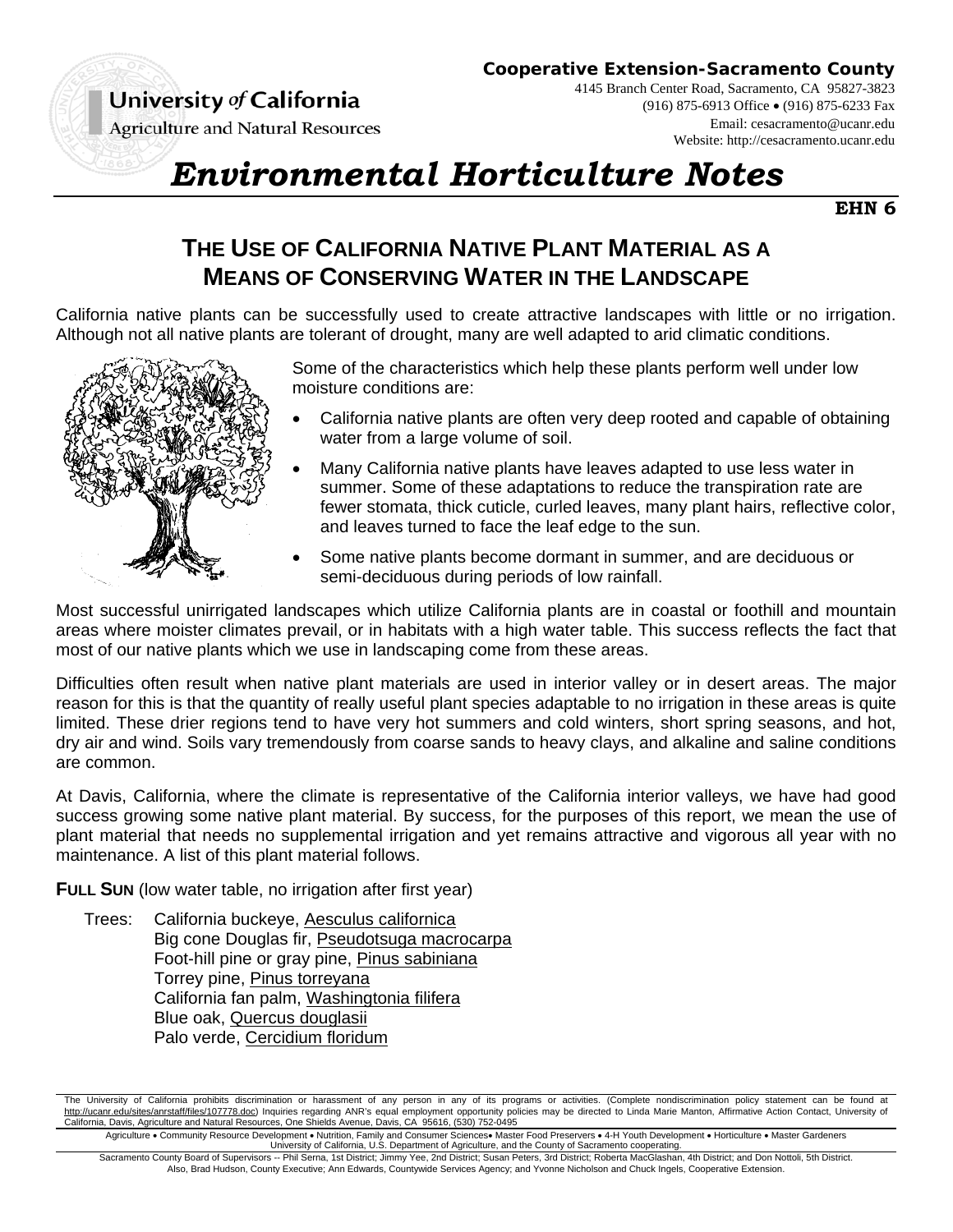Shrubs: Foot-hill tasslebush, Garrya congdonii Desert Olive, Forestiera neo-mexicana Chaparral pea, Pickeringia montana Island bush poppy, Dendromecon rigida subsp. harfordii Buckbrush, Ceanothus cuneatus Greenback ceanothus, Ceanothus spinosus Bigpod buckbrush, Ceanothus megocarpus Manzanita, Arcotostaphylos manzanita Creosote bush, Larrea divaricata Jojoba, Simmondsia chinensis Nolina, Nolina species Sugarbush, Rhus ovata Yucca, Yucca whipplie Maguey, Agave deserti San Fernandeo barberry, Mahonia nevinii Leather oak, Quercus durata Bladder pod, Isomeris arborea Rabbit bush, Chrysathamnus nauseosus Encelia, Encelia californica Chamise, Adenostoma species Mormon tea, Ephedra species Chuparrosa, Beloperone californica

**PROTECT FROM AFTERNOON SUN** (low water table, no irrigation after first year)

- Trees: Coast live oak, Quercus agrifolia Mesa oak, Quercus engelmannii Santa Catalina cherry, Prunus lyonii Hybrid holly-leaf cherry, Prunus lyonii X P. ilicifolia Santa Cruz Island ironwood, Lyonothamnus floribundus var. asplenifolius Coulter pine, Pinus coulteri Jeffrey pine, Pinus jeffreyi Yellow pine, Pinus ponderosa Pinyon pine, Pinus species Sargent cypress, Cupressus sargentii
- Shrubs: Manzanita, Arctostaphylosrudis, A. pajaroensis Redberry, Rhamnus crocea Coffeeberry, Rhamnus californica Fremont barberry, Mahonia fremontii Tassel bush, Garrya fremontii, G. elliptica Toyon, Heteromeles arbutifolia Redbud, Cercis occidentalis Holly-leaf cherry, Prunus ilicifolia Fuschia gooseberry, Ribes speciosum Chaparral current, Ribes malvaceum Apache plume, Fallugia paradoxa Summer-holly, Comarostaphylis diversifolia Palo blanco, Ornithostaphylis oppositifolia Island mountain mahogany, Cercocarpus betuloides subsp. blancheae Fremontia, Fremontodendron species Wild rose, Rosa californica Wild buckwheat, Eriogonum species